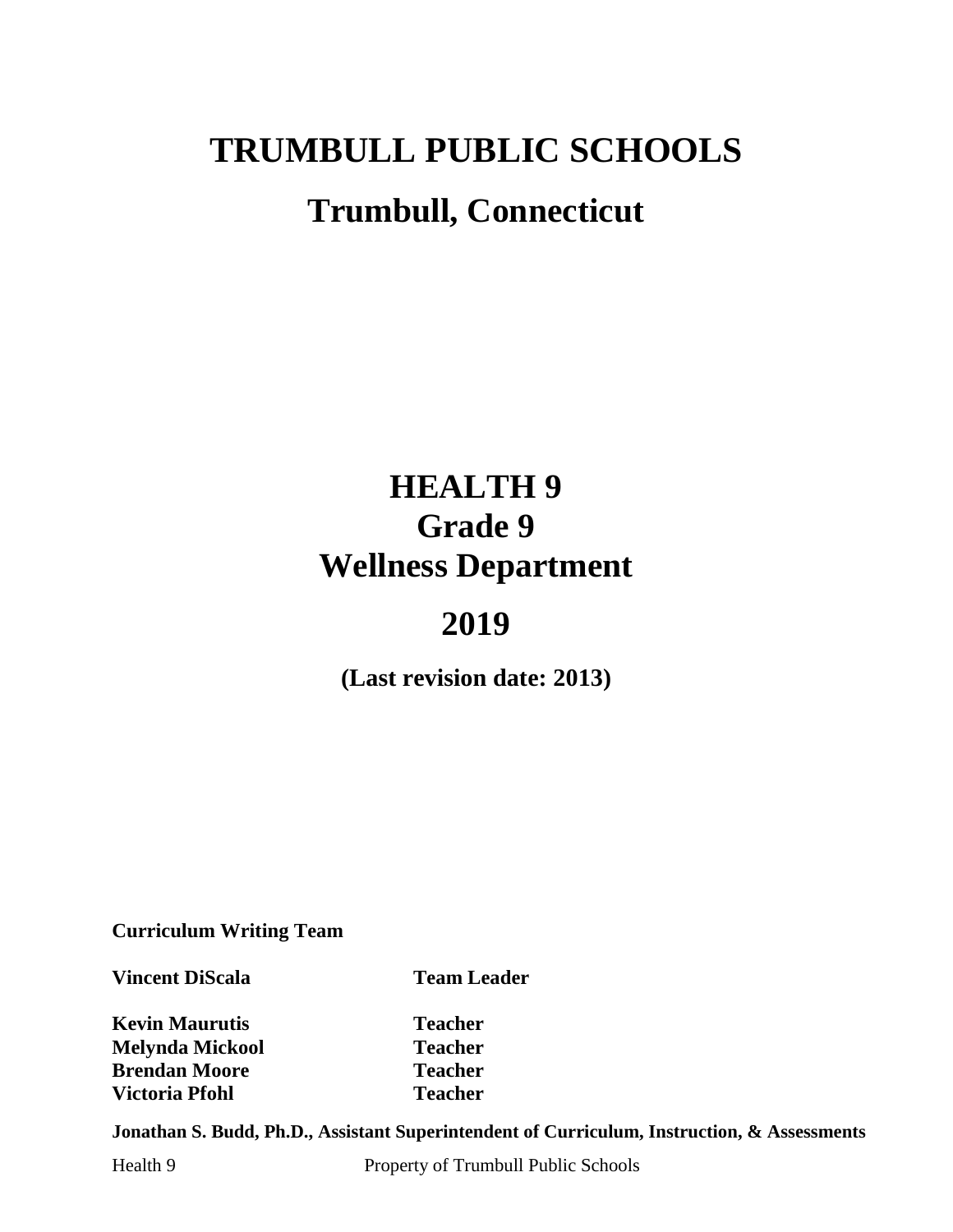## **Health 9** Grade 9 **Table of Contents**

| 2              |
|----------------|
| $\overline{2}$ |
| 3              |
| $\overline{4}$ |
| $\overline{4}$ |
|                |
|                |
|                |
|                |
|                |
|                |
|                |
|                |
|                |

The Trumbull Board of Education will continue to take Affirmative Action to ensure that no persons are discriminated against in any of its programs.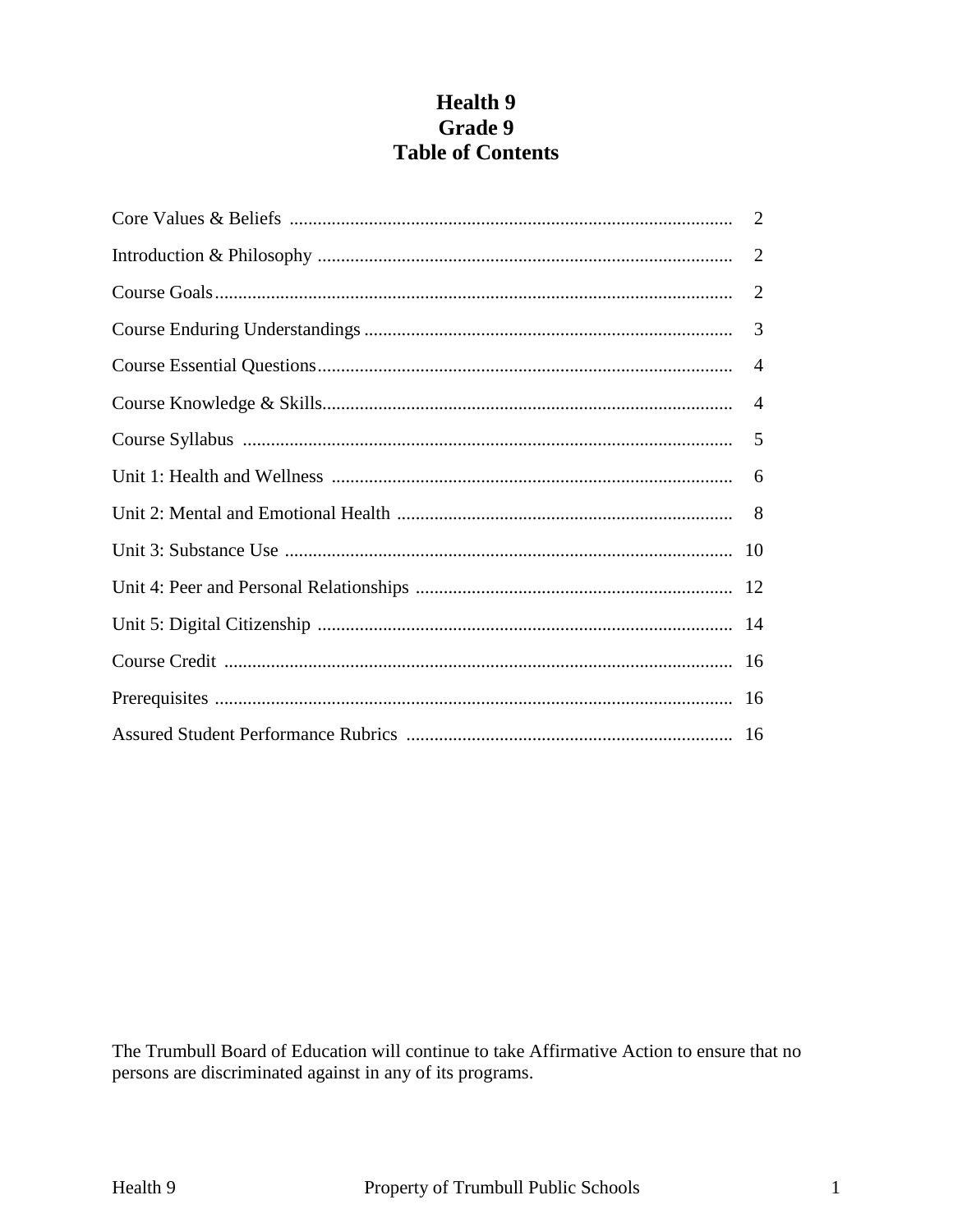## **CORE VALUES AND BELIEFS**

The Trumbull High School community engages in an environment conducive to learning which believes that all students will **read and write effectively**, therefore communicating in an articulate and coherent manner. All students will participate in activities **that present problemsolving through critical thinking**. Students will use technology as a tool applying it to decision making. We believe that by fostering self-confidence, self-directed and student-centered activities, we will promote **independent thinkers and learners**. We believe **ethical conduct** to be paramount in sustaining the welcoming school climate that we presently enjoy.

Approved 8/26/2011

## **INTRODUCTION & PHILOSOPHY**

Health is the state of total well-being. Although heredity and environment are health factors, an individual's personal health is greatly influenced by the choices and decisions the individual makes. To achieve a high level of health, the physical, mental/emotional, and social aspects of daily life must be balanced. Developing prevention skills, such as increasing one's health literacy, should be the focus of everyone's health goals, and is the central theme of Health 9.

The focus of the Trumbull High School health program, beginning with Health 9, is to move students toward "health literacy," defined as the capacity of individuals "to obtain, process, and understand basic health information and services" to make more knowledgeable positive decisions about their own health, their families' health, and the health of their communities (U.S. Department of Health and Human Services, 2000, *Healthy People 2010*). The health-literate person is: a critical thinker and problem solver; a responsible, productive member of society; a self-directed learner; and an effective communicator.

## **COURSE GOALS**

The following course goals derive from the 2015 Centers for Disease Control and Prevention (CDC) National Health Education Standards.

Standard 1: Students will comprehend concepts related to health promotion and disease prevention to enhance health.

- 1.12.1 Predict how healthy behaviors can affect health status.
- 1.12.2 Describe the interrelationships of emotional, intellectual, physical, and social health.
- 1.12.9 Analyze the potential severity of injury or illness if engaging in unhealthy behaviors.

Standard 2: Students will analyze the influence of family, peers, culture, media, technology, and other factors on health behaviors.

- 2.12.3 Analyze how peers influence healthy and unhealthy behaviors.
- 2.12.6 Evaluate the impact of technology on personal, family, and community health.

Health 9 Property of Trumbull Public Schools 2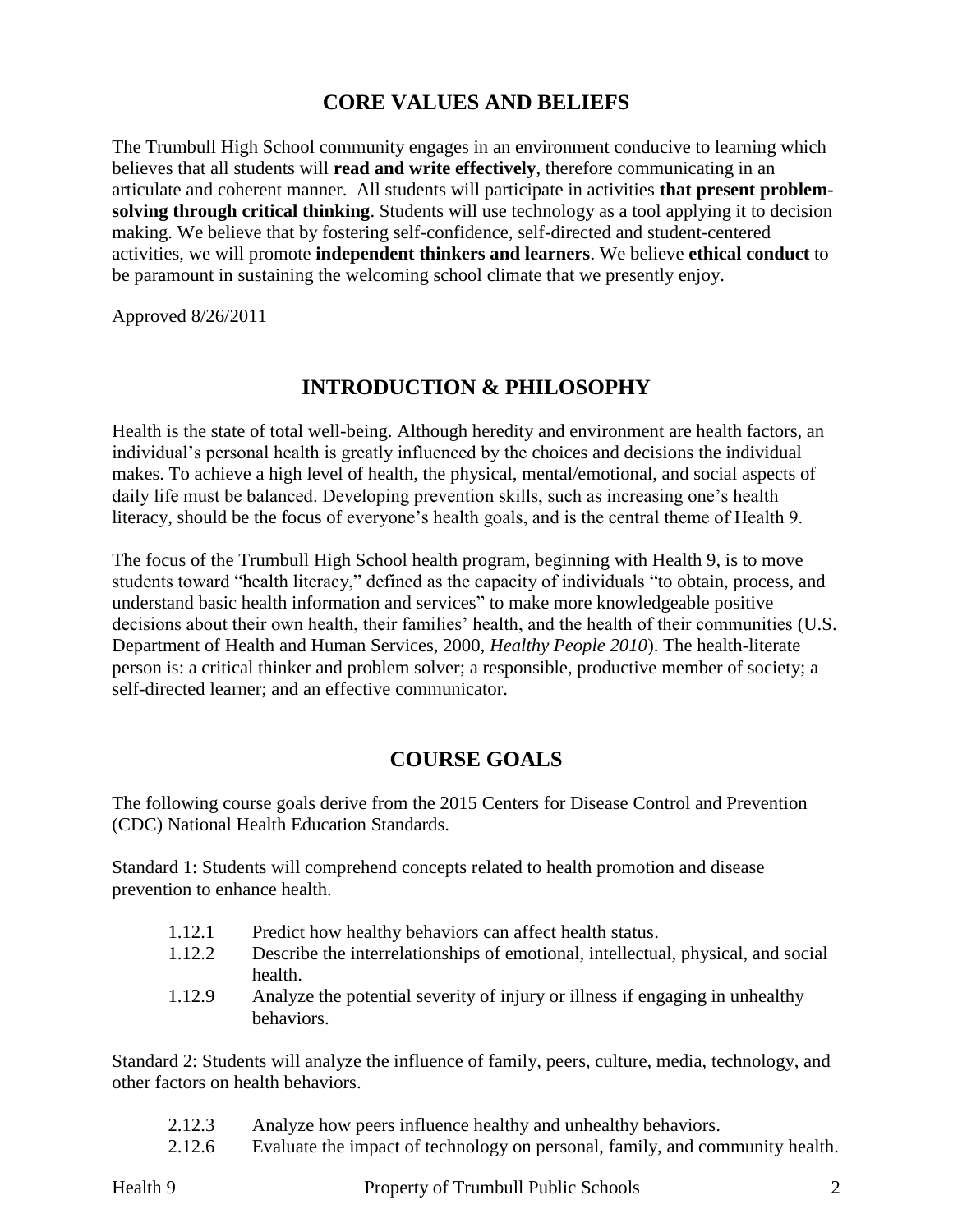2.12.8 Analyze the influence of personal values and beliefs on individual health practices and behaviors.

Standard 3: Students will demonstrate the ability to access valid information, products, and services to enhance health.

- 3.12.4 Determine when professional health services may be required.
- 3.12.5 Access valid and reliable health products and services.

Standard 4: Students will demonstrate the ability to use interpersonal communication skills to enhance health and avoid or reduce health risks.

- 4.12.1 Use skills for communicating effectively with family, peers, and others to enhance health.
- 4.12.3 Demonstrate strategies to prevent, manage, or resolve interpersonal conflicts without harming self or others.
- 4.12.4 Demonstrate how to ask for and offer assistance to enhance the health of self and others.

Standard 5: Students will demonstrate the ability to use decision-making skills to enhance health.

5.12.2 Determine the value of applying a thoughtful decision-making process in health-related situations.

Standard 6: Students will demonstrate the ability to use goal-setting skills to enhance health.

- 6.12.1 Assess personal health practices and overall health status.
- 6.12.2 Develop a plan to attain a personal health goal that addresses strengths, needs, and risks.

Standard 7: Students will demonstrate the ability to practice health-enhancing behaviors and avoid or reduce health risks.

- 7.12.1 Analyze the role of individual responsibility for enhancing health.
- 7.12.2 Demonstrate a variety of healthy practices and behaviors that will maintain or improve the health of self and others.

Standard 8: Students will demonstrate the ability to advocate for personal, family, and community health.

- 8.12.3 Work cooperatively as an advocate for improving personal, family, and community health.
- 8.12.4 Adapt health messages and communication techniques to a specific target audience.

## **COURSE ENDURING UNDERSTANDINGS**

Students will understand that . . .

many factors affect one's overall health and wellness.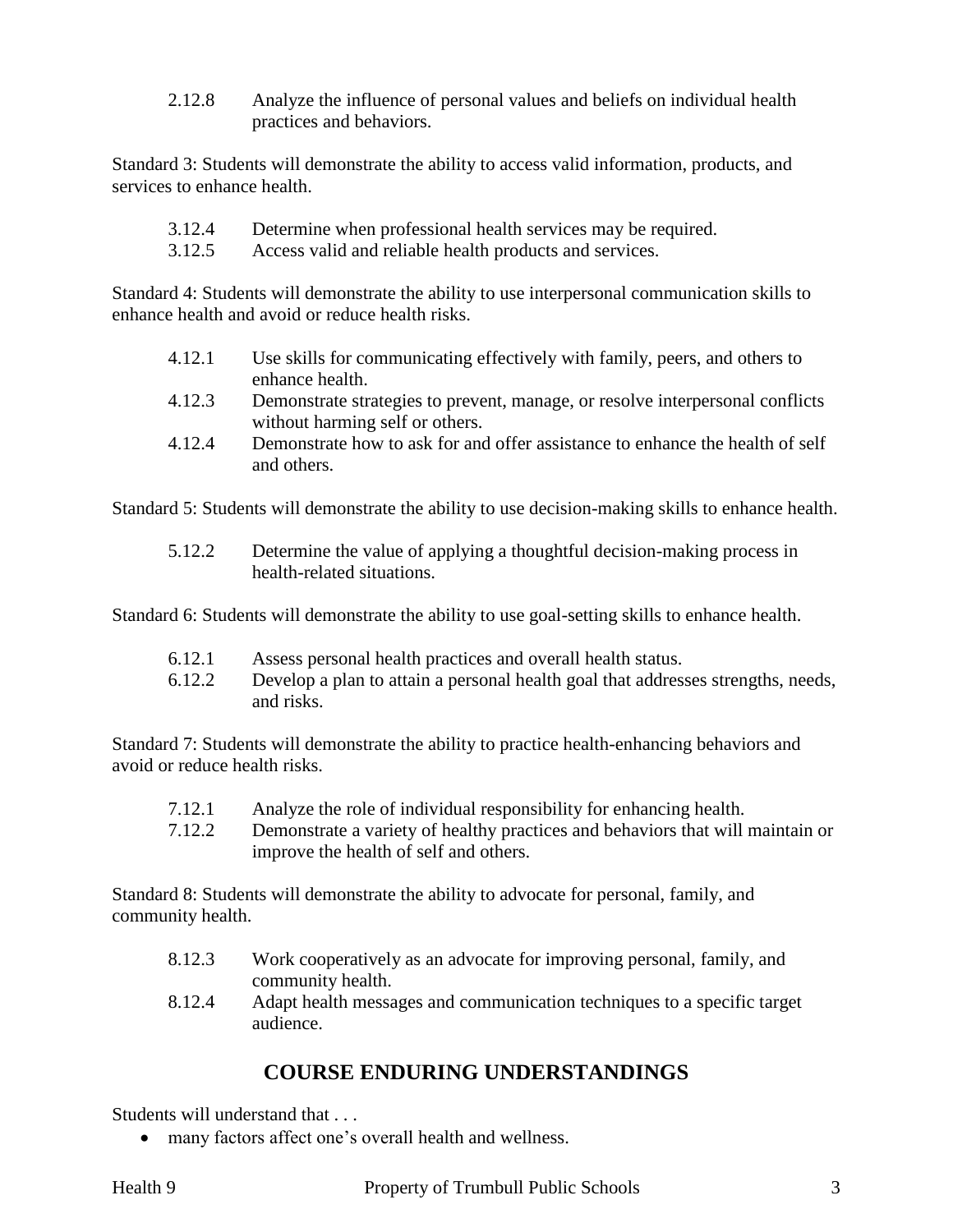- health literacy means "the degree to which individuals have the capacity to obtain, process, and understand basic health information and services needed to make appropriate health decisions" (U.S. Department of Health and Human Services, 2000, *Healthy People 2010*).
- basic health skills must be applied for one to be an overall healthy individual.
- various components of wellness affect one's overall lifelong health.
- health concepts contribute to one's physical, mental, emotional, and social health.
- they have the ability and the confidence to refuse drugs, alcohol, and other negative choices.
- mental and emotional health affects one's life.

## **COURSE ESSENTIAL QUESTIONS**

- How can I apply health literacy skills to increase my overall wellness throughout my life?
- When faced with a decision regarding personal health, what resources and aids can I use to make the best health-informed decision?
- What mental and emotional information do I need to gain to live a balanced, healthy life?

## **COURSE KNOWLEDGE & SKILLS**

Students will know . . .

- various components of health that affect their overall physical wellness.
- various positive and negative consequences of various health-related decisions.
- credible resources that can be used to make a health-related decision.

Students will be able to . . .

- make a healthy decision based on skills learned.
- use refusal skills with assertive communication.
- use the SMART goal-setting methods to make a detailed plan to achieve a goal.
- self-reflect on their habits and health decisions.
- analyze factors that affect their overall mental and emotional health.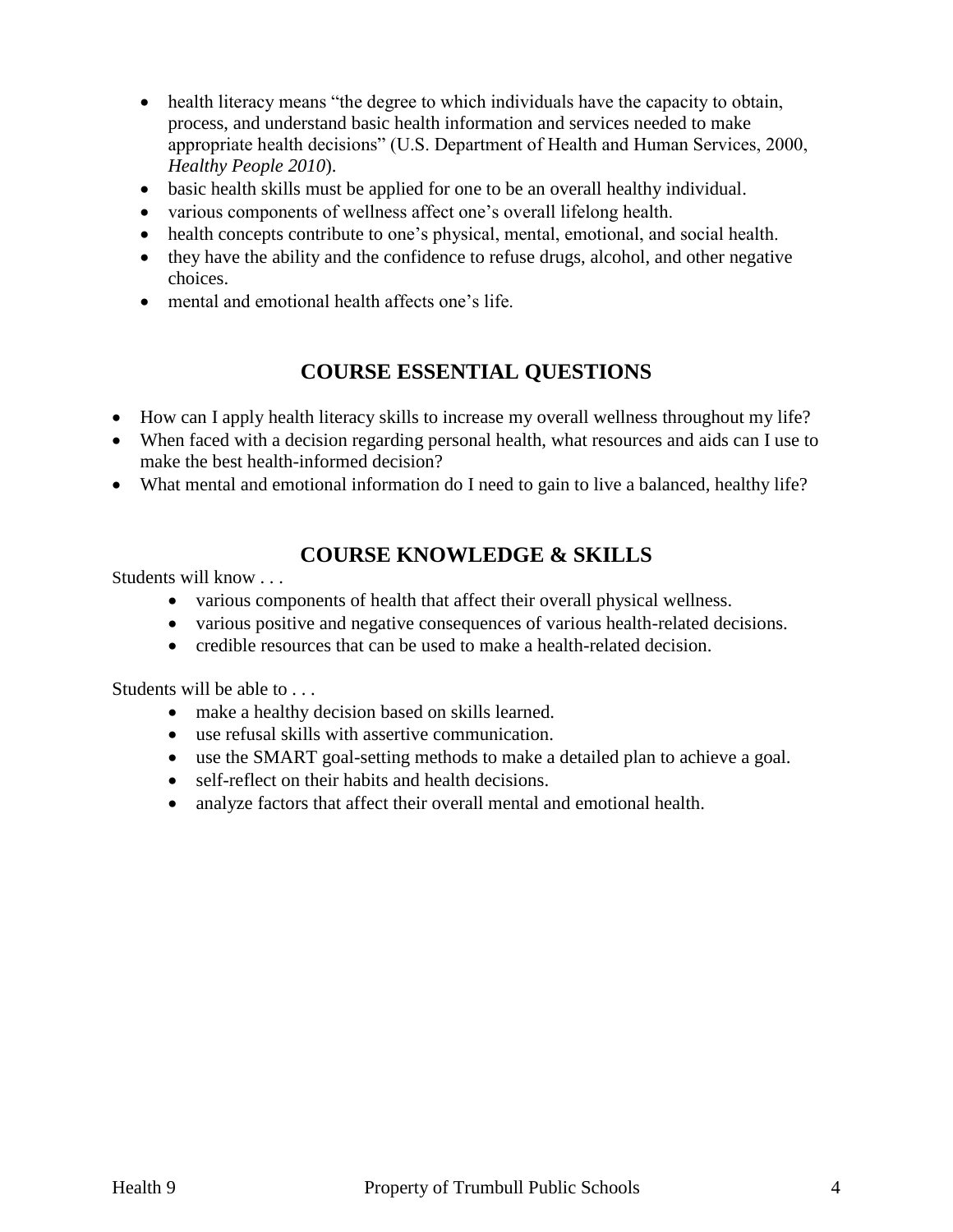## **COURSE SYLLABUS**

#### **Course Name**

Health 9

#### **Level**

Non-leveled

#### **Prerequisites**

None

#### **Materials Required**

None

#### **General Description of the Course**

Health 9 is a comprehensive approach to making healthy choices regarding personal health and safety, community, and environmental health. Topics including mental and emotional health, substance use, peer and personal relationships, and digital citizenship are presented to enable students to develop health literacy.

#### **Assured Assessments**

Formative Assessments:

Formative assessments can include, but are not limited to:

• Class participation (Units  $1, 2, 3, 4$ )

Summative Assessments:

- Google quizzes related to unit concepts (Units  $1, 3, 4$ )
- Group poster related to mental health disorder (Unit 2)
- STI brochure (Unit 4)

#### **Core Text**

• Corbin, Charles B., Guy C. Le Masurier, and Karen E. McConnell. *Fitness for Life*. 6<sup>th</sup> ed. Champaign, IL: Human Kinetics, 2014. Print.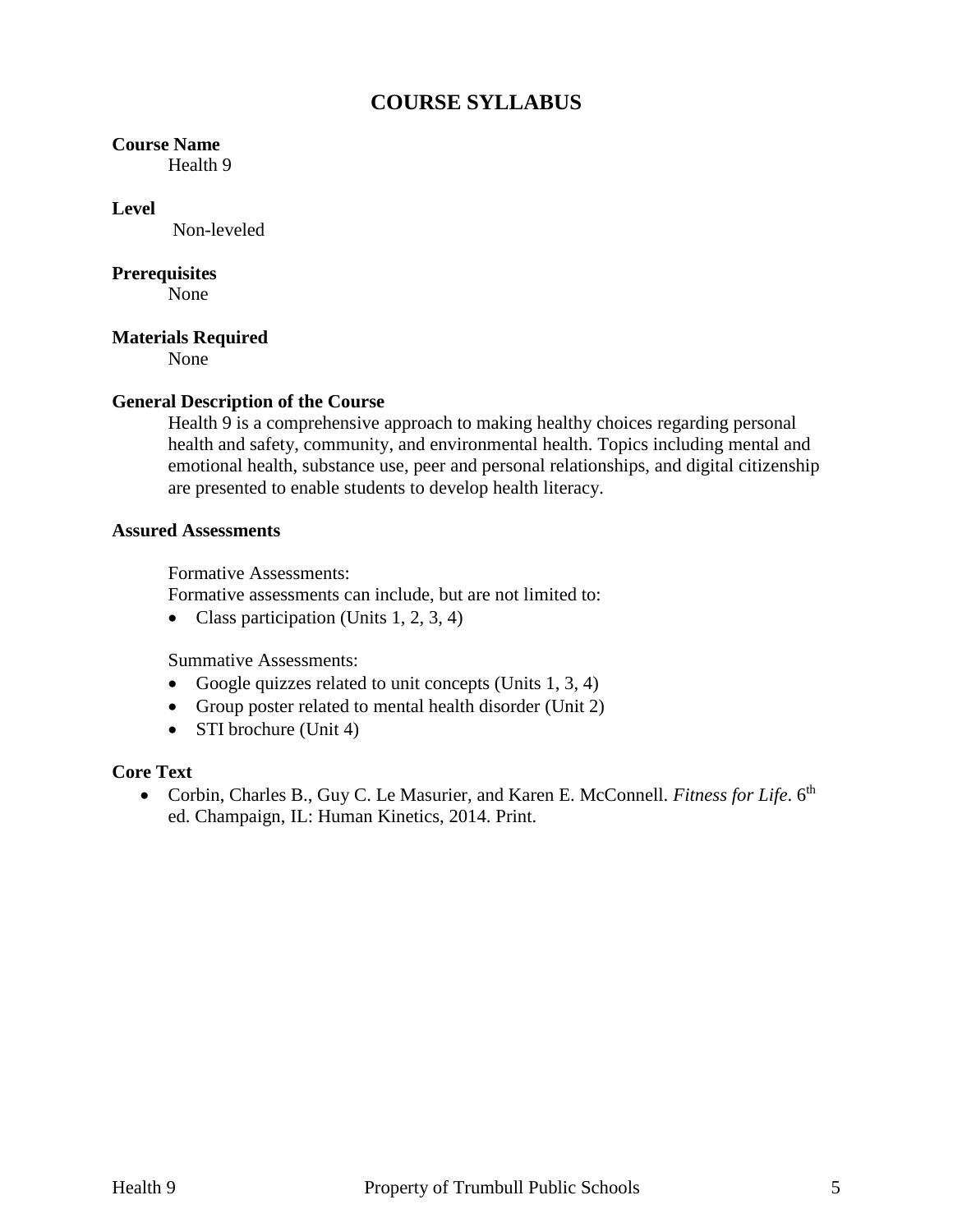### **UNIT 1 Health and Wellness**

#### **Unit Goals**

Linked to the 2015 CDC National Health Education Standards, by the completion of this unit, students will:

| 1.12.1 | Predict how healthy behaviors can affect health status.                                                                  |
|--------|--------------------------------------------------------------------------------------------------------------------------|
| 1.12.2 | Describe the interrelationships of emotional, intellectual, physical, and social<br>health.                              |
| 1.12.9 | Analyze the potential severity of injury or illness if engaging in unhealthy<br>behaviors.                               |
| 2.12.8 | Analyze the influence of personal values and beliefs on individual health practices<br>and behaviors.                    |
| 3.12.5 | Access valid and reliable health products and services.                                                                  |
| 5.12.2 | Determine the value of applying a thoughtful decision-making process in health-<br>related situations.                   |
| 6.12.1 | Assess personal health practices and overall health status.                                                              |
| 6.12.2 | Develop a plan to attain a personal health goal that addresses strengths, needs, and<br>risks.                           |
| 7.12.1 | Analyze the role of individual responsibility for enhancing health.                                                      |
| 7.12.2 | Demonstrate a variety of healthy practices and behaviors that will maintain or<br>improve the health of self and others. |

#### **Unit Essential Questions**

- What is health literacy?
- What can I do to avoid or reduce health risk?
- What influences my healthy behaviors and decisions?
- How do I make good decisions to keep myself healthy?
- How do I use the goal-setting process to improve my health?

#### **Scope and Sequence**

- Health literacy
	- o "the degree to which individuals have the capacity to obtain, process, and understand basic health information and services needed to make appropriate health decisions" (U.S. Department of Health and Human Services, 2000, *Healthy People 2010*)
- Health triangle/pillars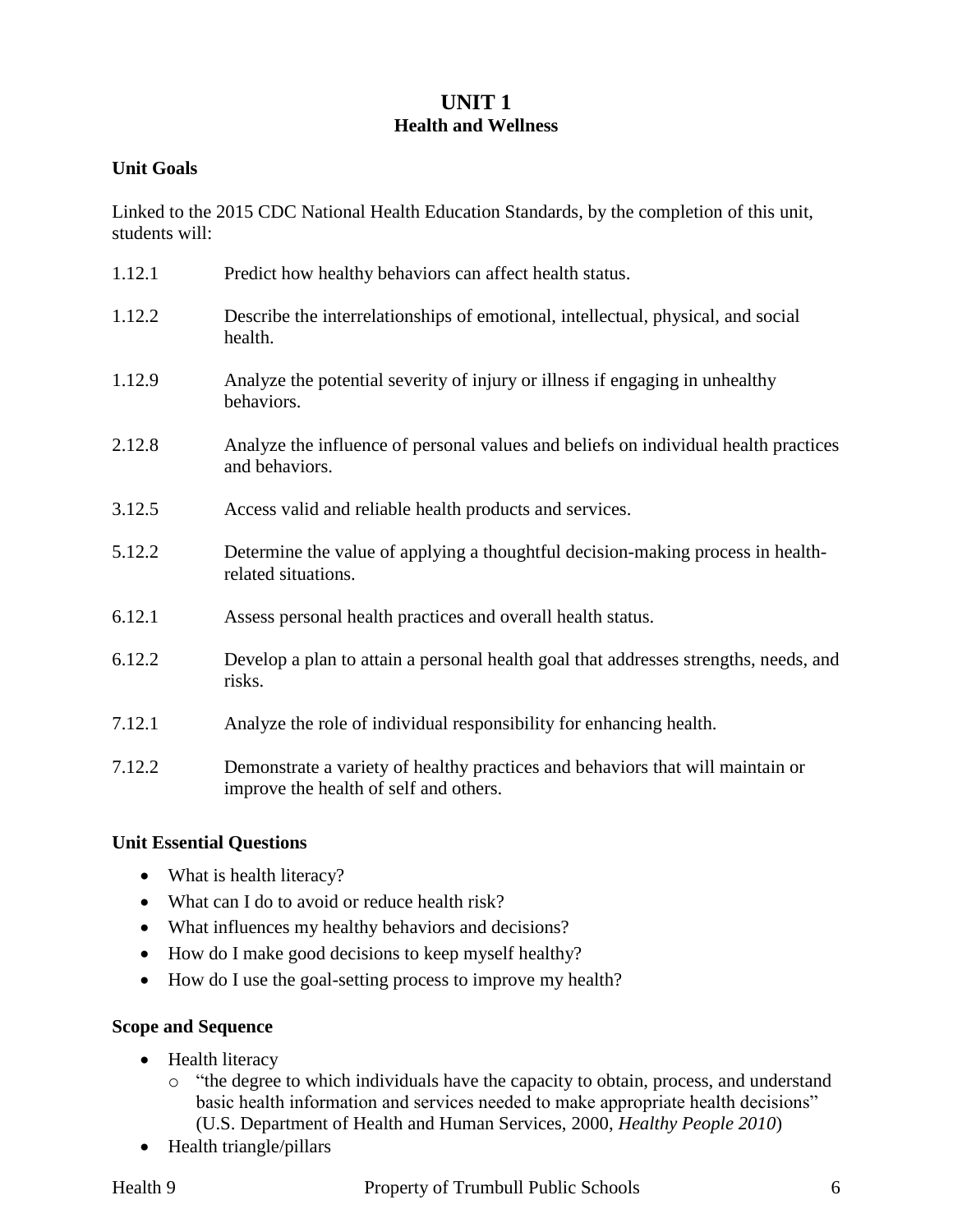- National health standards
	- o Decision making
	- o Goal setting (SMART goals)
- Chronic diseases (e.g., diabetes, heart disease, stroke, cancer)

#### **Assured Assessments**

Formative Assessment:

• Class participation

Summative Assessment:

• Google quiz related to unit concepts

#### **Resources**

Core

• Corbin, Charles B., Guy C. Le Masurier, and Karen E. McConnell. *Fitness for Life*. 6<sup>th</sup> ed. Champaign, IL: Human Kinetics, 2014. Print.

#### **Supplemental**

- Centers for Disease Control and Prevention, [https://www.cdc.gov/.](https://www.cdc.gov/) Accessed June 17, 2019. Web.
- Mayo Clinic, [https://www.mayoclinic.org/.](https://www.mayoclinic.org/) Accessed June 17, 2019. Web.
- TEDEd, [https://ed.ted.com/.](https://ed.ted.com/) Accessed June 17, 2019. Web.

#### **Time Allotment**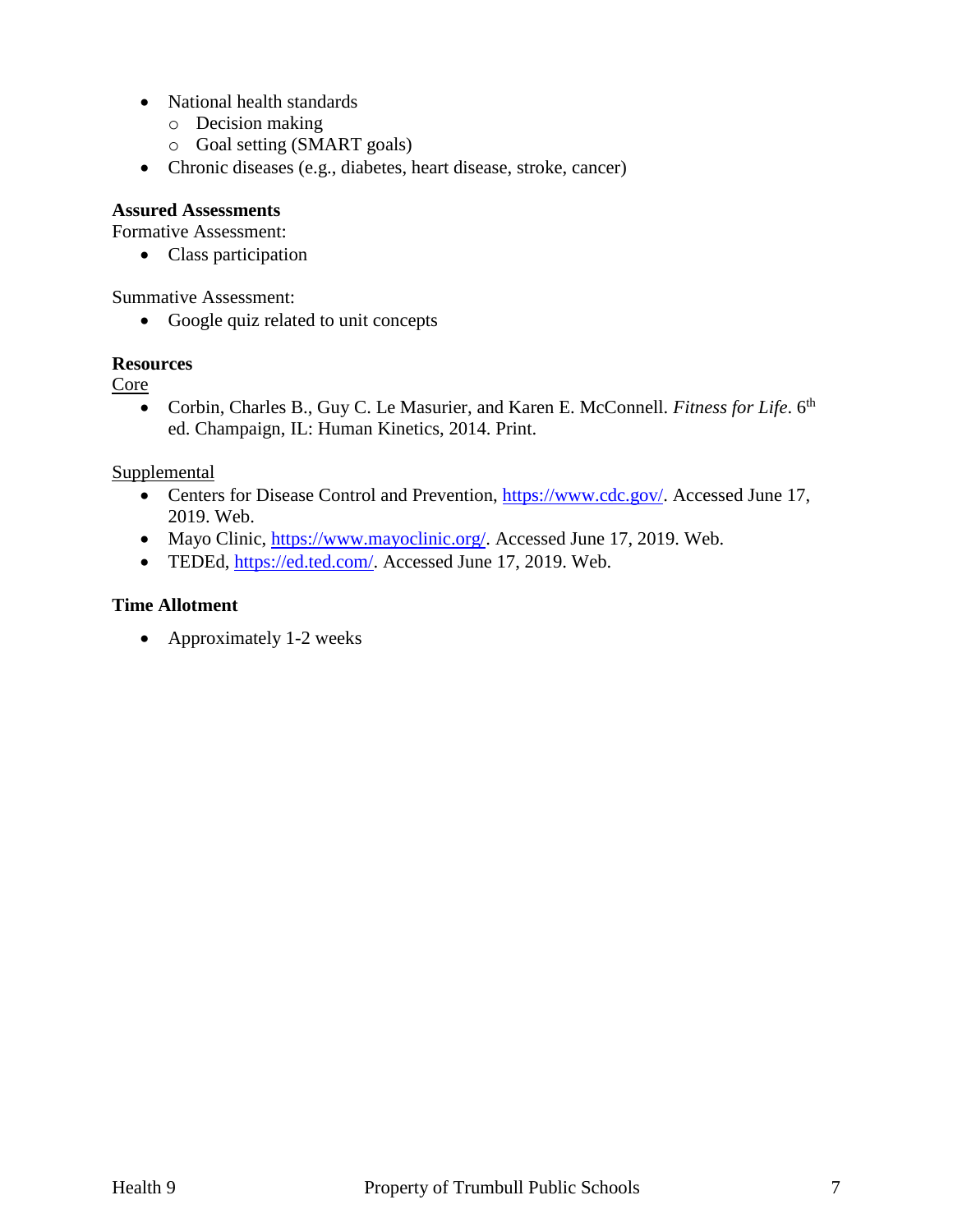#### **UNIT 2 Mental and Emotional Health**

#### **Unit Goals**

Linked to the 2015 CDC National Health Education Standards, by the completion of this unit, students will:

2.12.8 Analyze the influence of personal values and beliefs on individual health practices and behaviors. 3.12.4 Determine when professional health services may be required. 3.12.5 Access valid and reliable health products and services. 6.12.1 Assess personal health practices and overall health status. 7.12.1 Analyze the role of individual responsibility for enhancing health. 7.12.2 Demonstrate a variety of healthy practices and behaviors that will maintain or improve the health of self and others.

#### **Unit Essential Questions**

- What are some specific ways I can manage my emotions?
- What is the stress response?
- What are healthy ways I can manage stress?
- What are some aspects of everyday life that affect an individual's mental and emotional health?
- What factors influence an individual's self-esteem?
- What are some symptoms of someone's struggling with his/her mental health?
- Where can I get help when someone I know needs support?
- How can I identify and support those struggling with mental and emotional issues?

#### **Scope and Sequence**

- Self-esteem and personal identity
- Mood disorders
- Anxiety
- Stigma
- Where to find help
- Follow-up to "Truth about Hate"
- Empathy
- Stress management

#### **Assured Assessments**

Formative Assessment:

• Class participation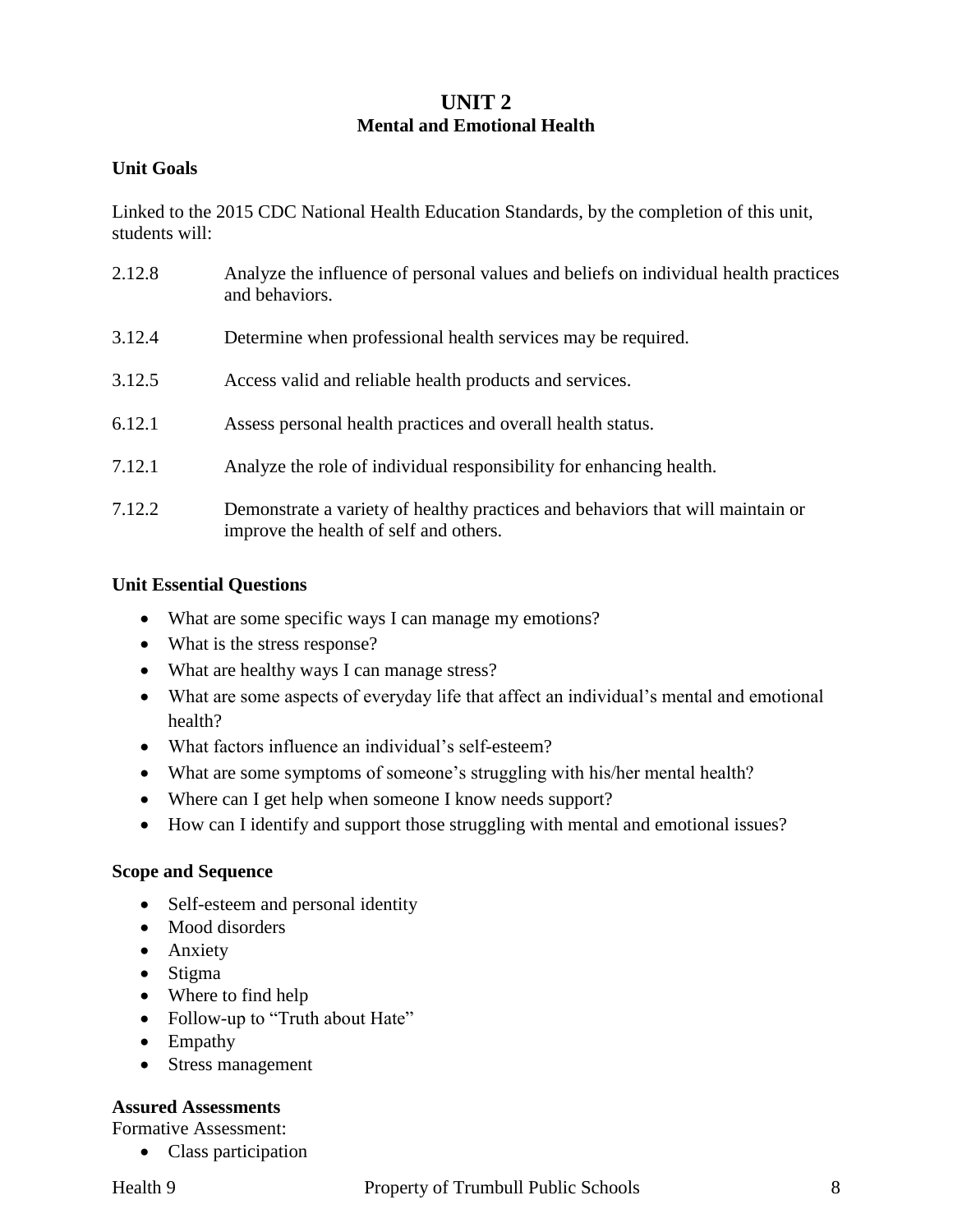Summative Assessment:

• Group poster related to mental health disorder

#### **Resources**

Core

• Corbin, Charles B., Guy C. Le Masurier, and Karen E. McConnell. *Fitness for Life*. 6<sup>th</sup> ed. Champaign, IL: Human Kinetics, 2014. Print.

Supplemental

- American Psychological Association, [https://www.apa.org/.](https://www.apa.org/) Accessed June 17, 2019. Web.
- Anxiety Disorders Association of Manitoba, [http://www.adam.mb.ca/.](http://www.adam.mb.ca/) Accessed June 17, 2019. Web.
- Centers for Disease Control and Prevention, [https://www.cdc.gov/.](https://www.cdc.gov/) Accessed June 17, 2019. Web.
- Mayo Clinic, [https://www.mayoclinic.org/.](https://www.mayoclinic.org/) Accessed June 17, 2019. Web.
- Mental Health First Aid, [https://www.mentalhealthfirstaid.org/.](https://www.mentalhealthfirstaid.org/) Accessed June 17, 2019. Web.
- National Institute of Mental Health, [https://www.nimh.nih.gov/index.shtml.](https://www.nimh.nih.gov/index.shtml) Accessed June 17, 2019. Web.
- TEDEd, [https://ed.ted.com/.](https://ed.ted.com/) Accessed June 17, 2019. Web.
- Walk in Our Shoes, [https://walkinourshoes.org/.](https://walkinourshoes.org/) Accessed June 17, 2019. Web.
- Yale Center for Emotional Intelligence, [http://ei.yale.edu/.](http://ei.yale.edu/) Accessed June 17, 2019. Web.

#### **Time Allotment**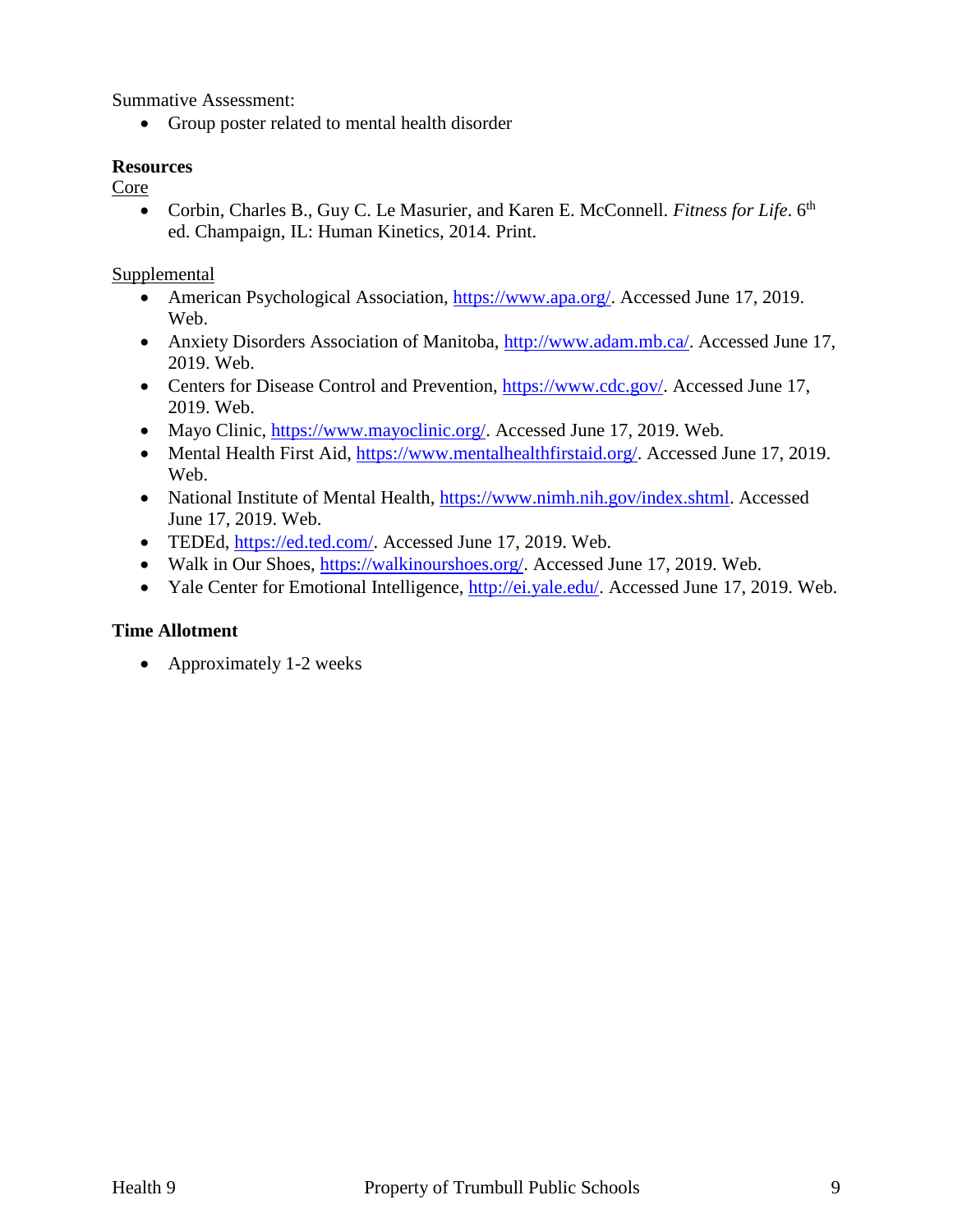### **UNIT 3 Substance Use**

#### **Unit Goals**

Linked to the 2015 CDC National Health Education Standards, by the completion of this unit, students will:

| 3.12.4 | Determine when professional health services may be required.                                                             |
|--------|--------------------------------------------------------------------------------------------------------------------------|
| 4.12.4 | Demonstrate how to ask for and offer assistance to enhance the health of self<br>and others.                             |
| 5.12.2 | Determine the value of applying a thoughtful decision-making process in health-<br>related situations.                   |
| 7.12.2 | Demonstrate a variety of healthy practices and behaviors that will maintain or<br>improve the health of self and others. |

#### **Unit Essential Questions**

- What are the short-term and long-term effects of substance use?
- What are some health risks of drug misuse and substance abuse?
- How can illicit drug use by one person affect people who do not use drugs?
- What are some of the common side effects of substance use?
- What are ways I can resist peer pressure against substance use?
- What resources for individuals are available regarding substance use?
- What is addiction?

#### **Scope and Sequence**

- Prevention and intervention
- Opioids
- Marijuana
- Alcohol
- Vaping

#### **Assured Assessments**

Formative Assessment:

• Class participation

#### Summative Assessment:

• Google quiz related to unit concepts

#### **Resources**

Core

• Corbin, Charles B., Guy C. Le Masurier, and Karen E. McConnell. *Fitness for Life*. 6<sup>th</sup> ed. Champaign, IL: Human Kinetics, 2014. Print.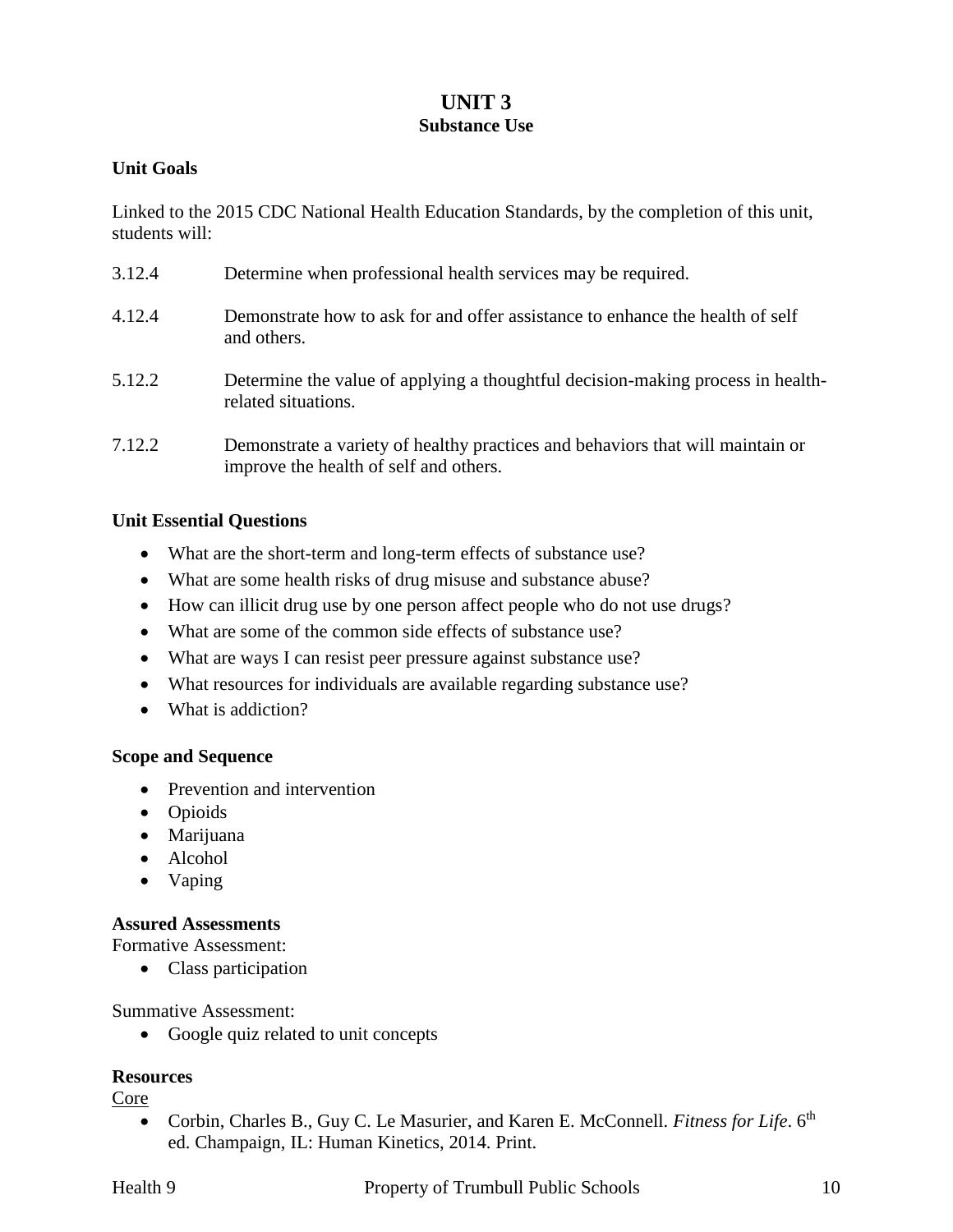**Supplemental** 

- Centers for Disease Control and Prevention, [https://www.cdc.gov/.](https://www.cdc.gov/) Accessed June 17, 2019. Web.
- Mayo Clinic, [https://www.mayoclinic.org/.](https://www.mayoclinic.org/) Accessed June 17, 2019. Web.
- TEDEd, [https://ed.ted.com/.](https://ed.ted.com/) Accessed June 17, 2019. Web.

#### **Time Allotment**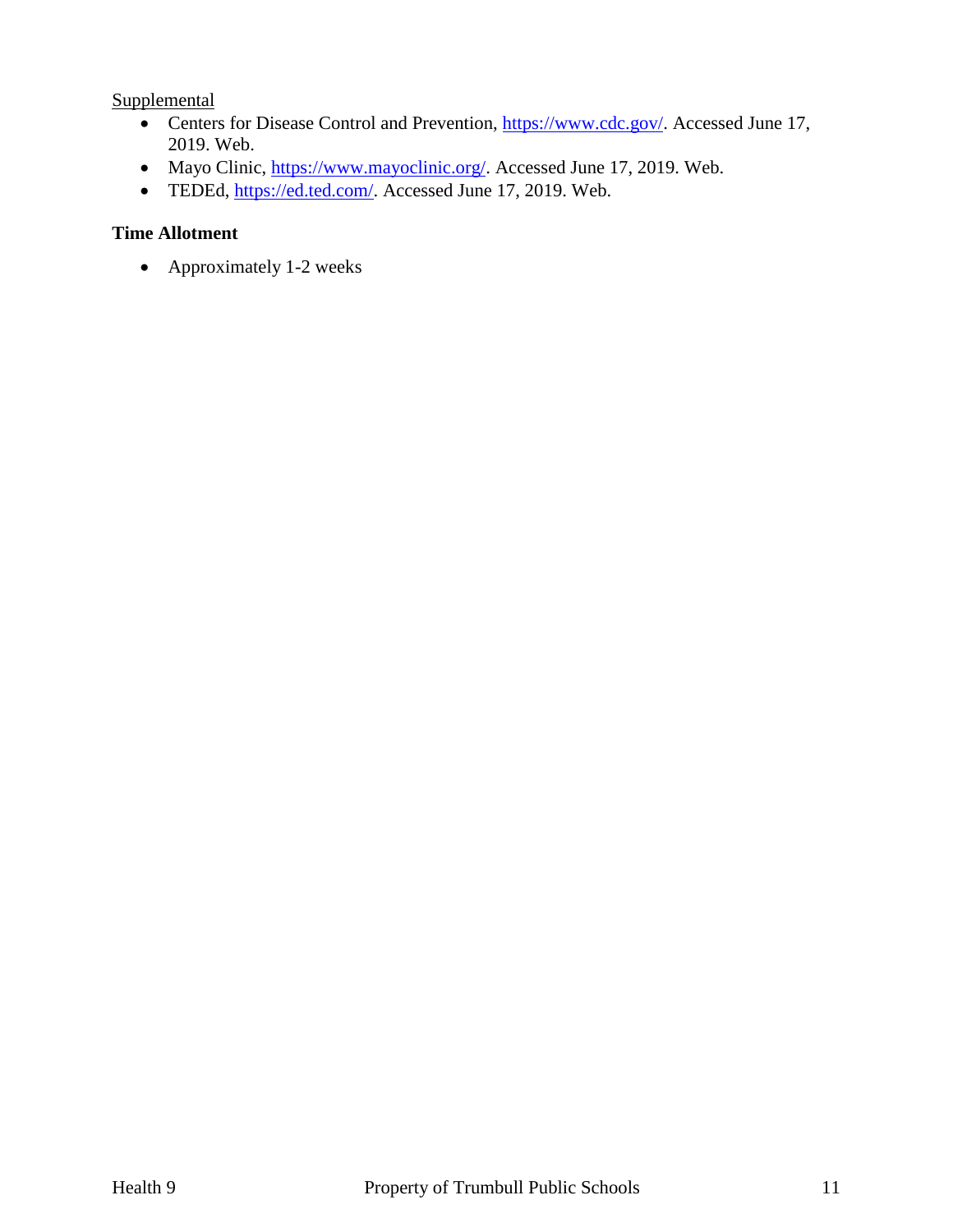#### **UNIT 4 Peer and Personal Relationships**

#### **Unit Goals**

Linked to the 2015 CDC National Health Education Standards, by the completion of this unit, students will:

| 2.12.3 | Analyze how peers influence healthy and unhealthy behaviors.                                                             |
|--------|--------------------------------------------------------------------------------------------------------------------------|
| 4.12.1 | Use skills for communicating effectively with family, peers, and others to<br>enhance health.                            |
| 4.12.3 | Demonstrate strategies to prevent, manage, or resolve interpersonal conflicts<br>without harming self or others.         |
| 4.12.4 | Demonstrate how to ask for and offer assistance to enhance the health of self<br>and others.                             |
| 5.12.2 | Determine the value of applying a thoughtful decision-making process in health-<br>related situations.                   |
| 7.12.1 | Analyze the role of individual responsibility for enhancing health.                                                      |
| 7.12.2 | Demonstrate a variety of healthy practices and behaviors that will maintain or<br>improve the health of self and others. |
| 8.12.3 | Work cooperatively as an advocate for improving personal, family, and<br>community health.                               |
| 8.12.4 | Adapt health messages and communication techniques to a specific target<br>audience.                                     |

#### **Unit Essential Questions**

- What are some traits of healthy and unhealthy relationships?
- What are some ways that teens can demonstrate respect for others?
- What communication skills do I need to maintain healthy relationships?
- What are the benefits of healthy communication when discussing contraception?
- What is the difference between barrier and hormonal methods of birth control?
- How are HIV and AIDS related?
- What is the best way to prevent HIV/AIDS?
- What are some resources available for testing and treatment of STI/HIV?

#### **Scope and Sequence**

- Peer relationships
	- o Communication ("I" statements)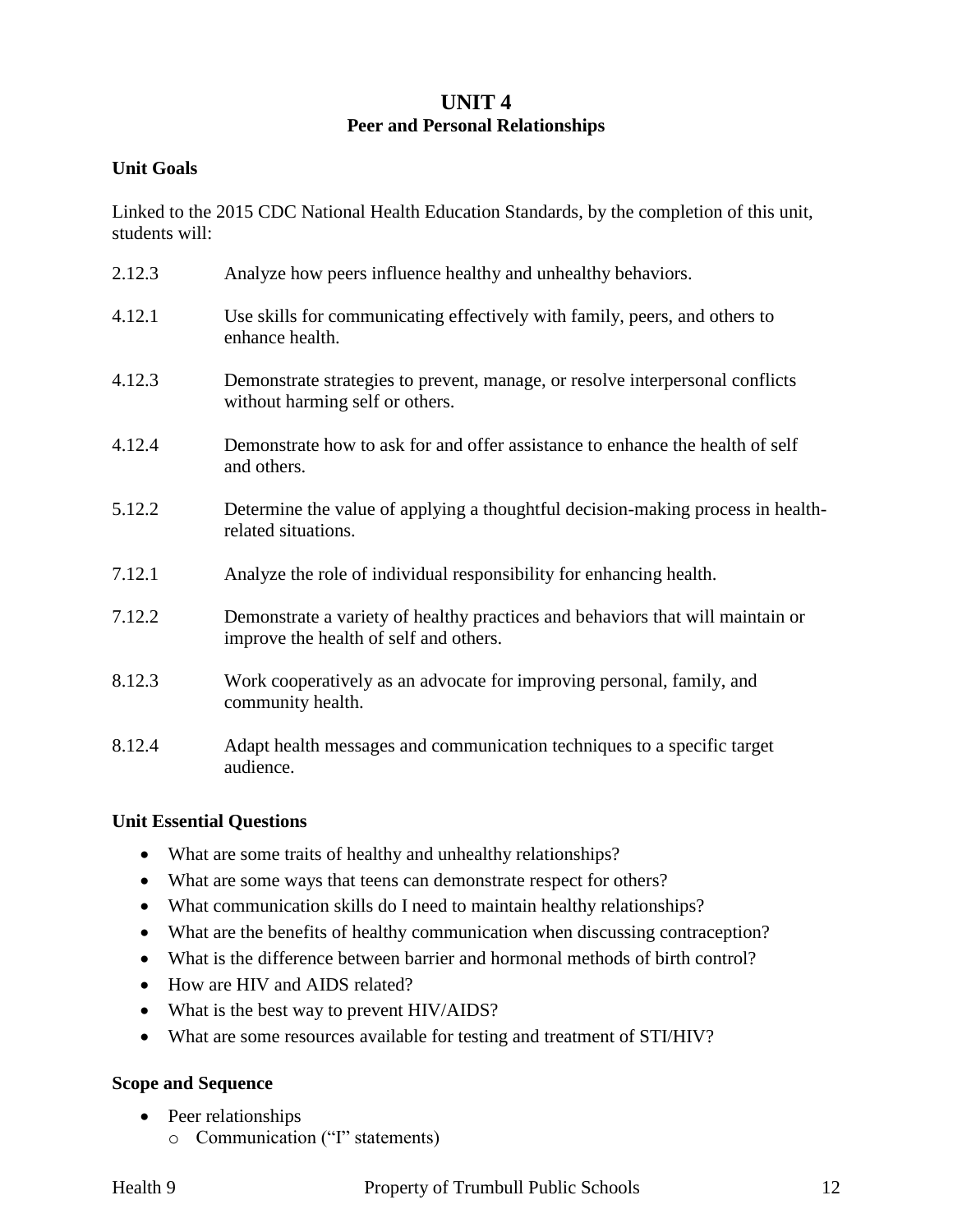- **Speaking with adults, parents, bosses**
- o Assertive refusal skills
- o Friendships
- o Conflict resolution scenarios
- Personal relationships
	- o Consent
	- o Healthy vs. unhealthy relationships; boundaries
	- o HIV/AIDS
	- o Sexually-transmitted infection (STI)

#### **Assured Assessments**

Formative Assessment:

• Class participation

Summative Assessment:

- Google quiz related to unit concepts
- STI brochure

#### **Resources**

Core

• Corbin, Charles B., Guy C. Le Masurier, and Karen E. McConnell. *Fitness for Life*. 6<sup>th</sup> ed. Champaign, IL: Human Kinetics, 2014. Print.

Supplemental

- Centers for Disease Control and Prevention, [https://www.cdc.gov/.](https://www.cdc.gov/) Accessed June 17, 2019. Web.
- Mayo Clinic, [https://www.mayoclinic.org/.](https://www.mayoclinic.org/) Accessed June 17, 2019. Web.
- TEDEd, [https://ed.ted.com/.](https://ed.ted.com/) Accessed June 17, 2019. Web.

#### **Time Allotment**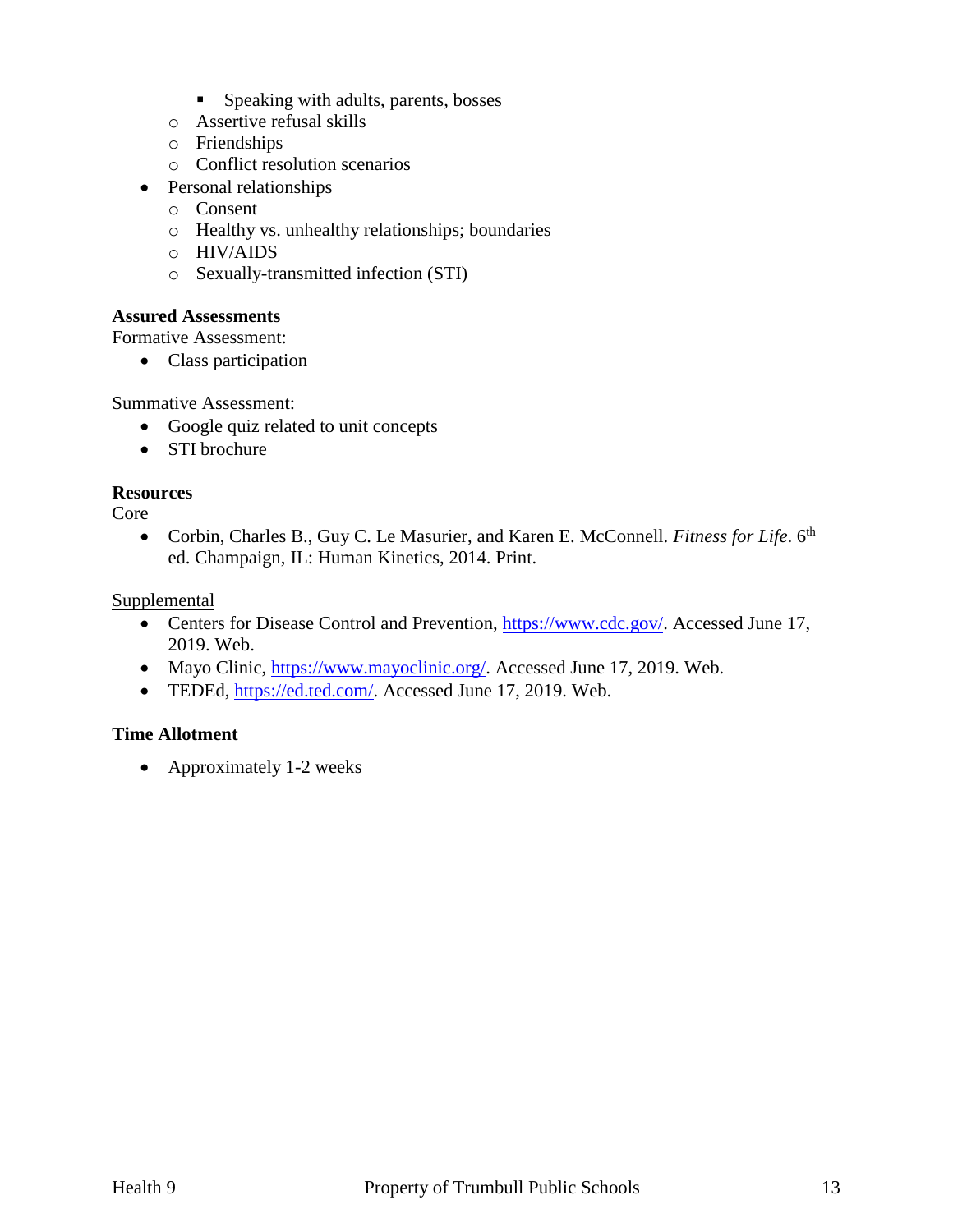### **UNIT 5 Digital Citizenship**

#### **Unit Goals**

Linked to the 2015 CDC National Health Education Standards, by the completion of this unit, students will:

2.12.6 Evaluate the impact of technology on personal, family, and community health. 5.12.2 Determine the value of applying a thoughtful decision-making process in healthrelated situations. 7.12.1 Analyze the role of individual responsibility for enhancing health. 7.12.2 Demonstrate a variety of healthy practices and behaviors that will maintain or improve the health of self and others.

#### **Unit Essential Questions**

- How can technology affect one's health?
- How can my digital footprint affect my life?
- What precautions should I take to protect my safety online?
- What are the implications of inappropriate posting and messaging?
- How can what someone posts or writes online affect others' health?

#### **Scope and Sequence**

- Confidentiality and awareness
- Posting online
- Permanence of the Internet
- Cyberbullying
- Sexting

#### **Assured Assessments**

Formative Assessment:

• Class participation

Summative Assessment:

- Google quiz related to unit concepts
- Final SMART goal project

#### **Resources**

Core

• Corbin, Charles B., Guy C. Le Masurier, and Karen E. McConnell. *Fitness for Life*. 6<sup>th</sup> ed. Champaign, IL: Human Kinetics, 2014. Print.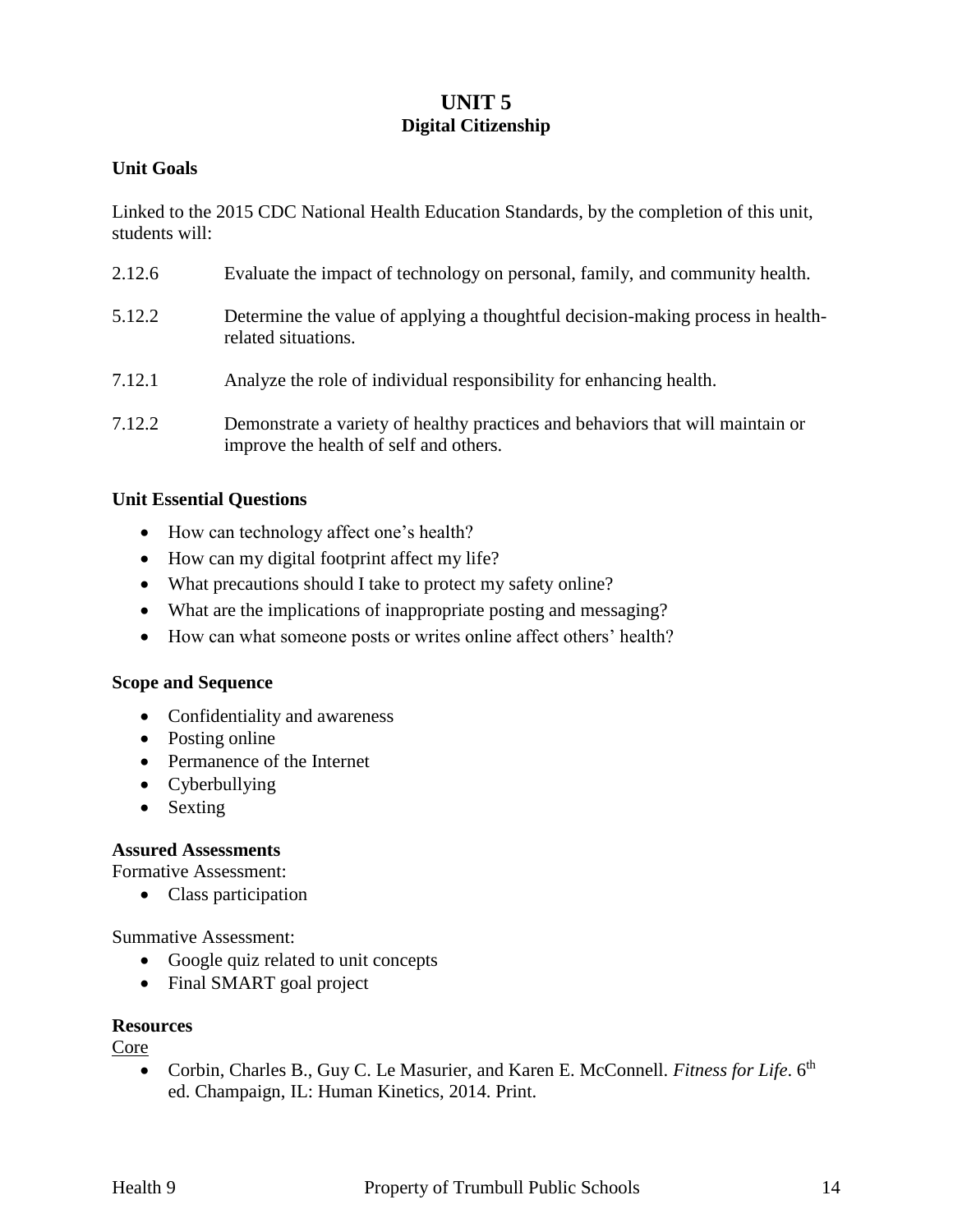**Supplemental** 

- Centers for Disease Control and Prevention, [https://www.cdc.gov/.](https://www.cdc.gov/) Accessed June 17, 2019. Web.
- Mayo Clinic, [https://www.mayoclinic.org/.](https://www.mayoclinic.org/) Accessed June 17, 2019. Web.
- TEDEd, [https://ed.ted.com/.](https://ed.ted.com/) Accessed June 17, 2019. Web.

#### **Time Allotment**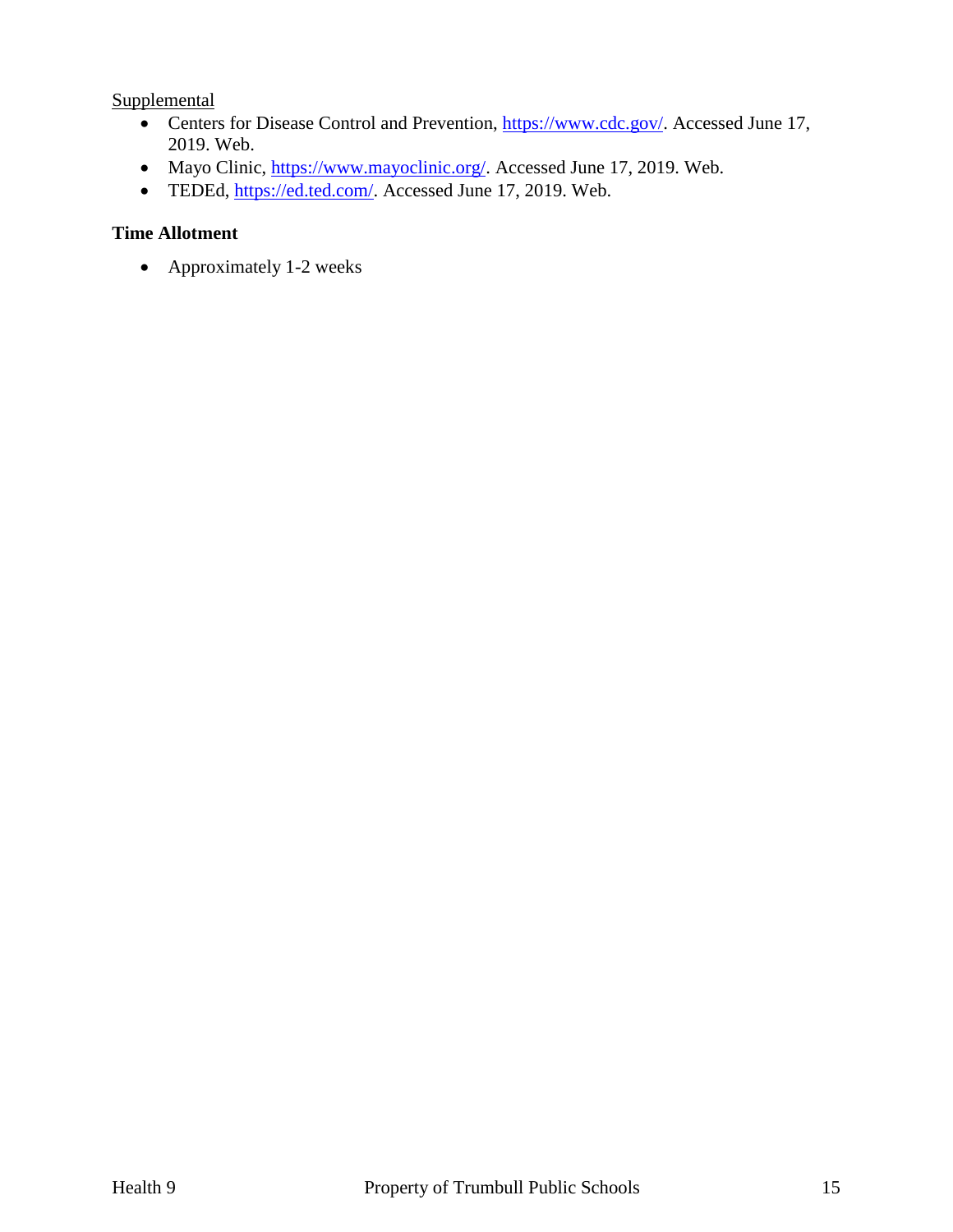## **COURSE CREDIT**

.25 credit in Wellness One class period every day for a marking period

## **PREREQUISITES**

None.

## **ASSURED STUDENT PERFORMANCE RUBRICS**

- Trumbull High School School-Wide Problem-Solving Rubric (attached)
- Trumbull High School School-Wide Social & Civic Expectations Rubric (attached)
- Trumbull High School School-Wide Independent Learning and Thinking Rubric (attached)
- Trumbull High School Health 9 Participation Rubric (attached)
- Trumbull High School Health 9 Final Project Rubric (attached)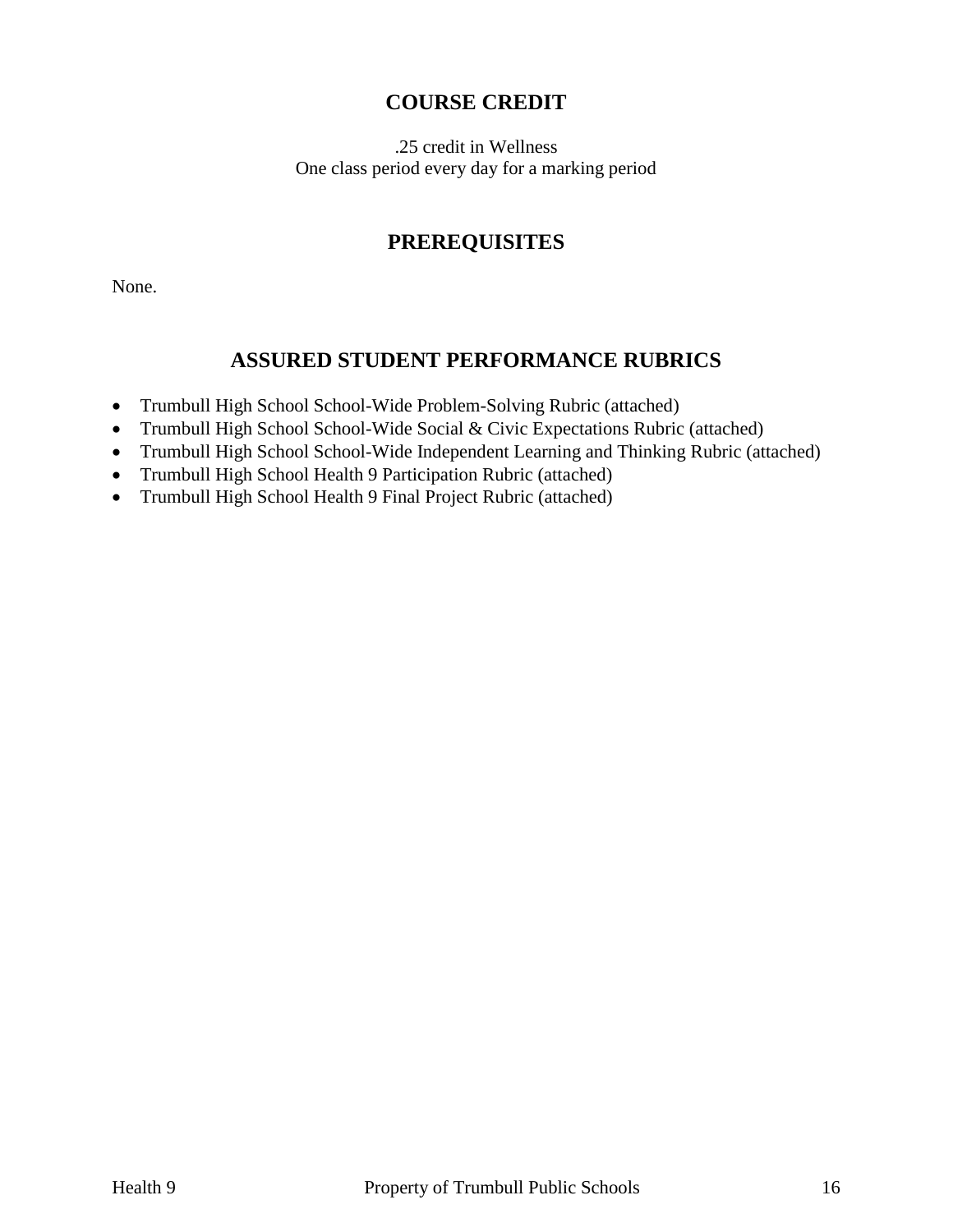| Category/<br>Weight                                                         | <b>Exemplary</b>                                                                                                                                                          | Goal<br>3                                                                                                                                                                                      | <b>Working Toward</b><br>Goal<br>$\overline{c}$                                                                                                                  | <b>Needs Support</b><br>$1-0$                                                                                                                                                  |
|-----------------------------------------------------------------------------|---------------------------------------------------------------------------------------------------------------------------------------------------------------------------|------------------------------------------------------------------------------------------------------------------------------------------------------------------------------------------------|------------------------------------------------------------------------------------------------------------------------------------------------------------------|--------------------------------------------------------------------------------------------------------------------------------------------------------------------------------|
| Understanding<br>$X \sim$                                                   | • Student demonstrates<br>clear understanding of<br>the problem and the<br>complexities of the<br>task                                                                    | • Student demonstrates<br>sufficient<br>understanding of the<br>problem and most of<br>the complexities of<br>the task                                                                         | • Student demonstrates<br>some understanding<br>of the problem but<br>requires assistance to<br>complete the task                                                | • Student demonstrates<br>limited or no<br>understanding of the<br>fundamental problem<br>after assistance with<br>the task                                                    |
| Research<br>$\mathbf{X}$                                                    | • Student gathers<br>compelling<br>information from<br>multiple sources<br>including digital, print,<br>and interpersonal                                                 | • Student gathers<br>sufficient<br>information from<br>multiple sources<br>including digital,<br>print, and<br>interpersonal                                                                   | • Student gathers some<br>information from<br>few sources<br>including digital,<br>print, and<br>interpersonal                                                   | • Student gathers<br>limited or no<br>information                                                                                                                              |
| Reasoning and<br>Strategies<br>$X$ <sub>_________</sub>                     | • Student demonstrates<br>strong critical thinking<br>skills to develop a<br>comprehensive plan<br>integrating multiple<br>strategies                                     | • Student demonstrates<br>sufficient critical<br>thinking skills to<br>develop a cohesive<br>plan integrating<br>strategies                                                                    | • Student<br>demonstrates some<br>critical thinking<br>skills to develop a<br>plan integrating<br>some strategies                                                | • Student demonstrates<br>limited or no critical<br>thinking skills and no<br>plan                                                                                             |
| <b>Final Product</b><br>and/or<br>Presentation<br>$X$ <sub>__________</sub> | • Solution shows deep<br>understanding of the<br>problem and its<br>components<br>• Solution shows<br>extensive use of 21 <sup>st</sup> -<br>century technology<br>skills | • Solution shows<br>sufficient<br>understanding of the<br>problem and its<br>components<br>Solution shows<br>$\bullet$<br>sufficient use of 21 <sup>st</sup> -<br>century technology<br>skills | • Solution shows some<br>understanding of the<br>problem and its<br>components<br>• Solution shows some<br>use of 21 <sup>st</sup> -century<br>technology skills | • Solution shows<br>limited or no<br>understanding of the<br>problem and its<br>components<br>• Solution shows<br>limited or no use of<br>$21st$ -century<br>technology skills |

## **Trumbull High School School-Wide Problem-Solving Rubric**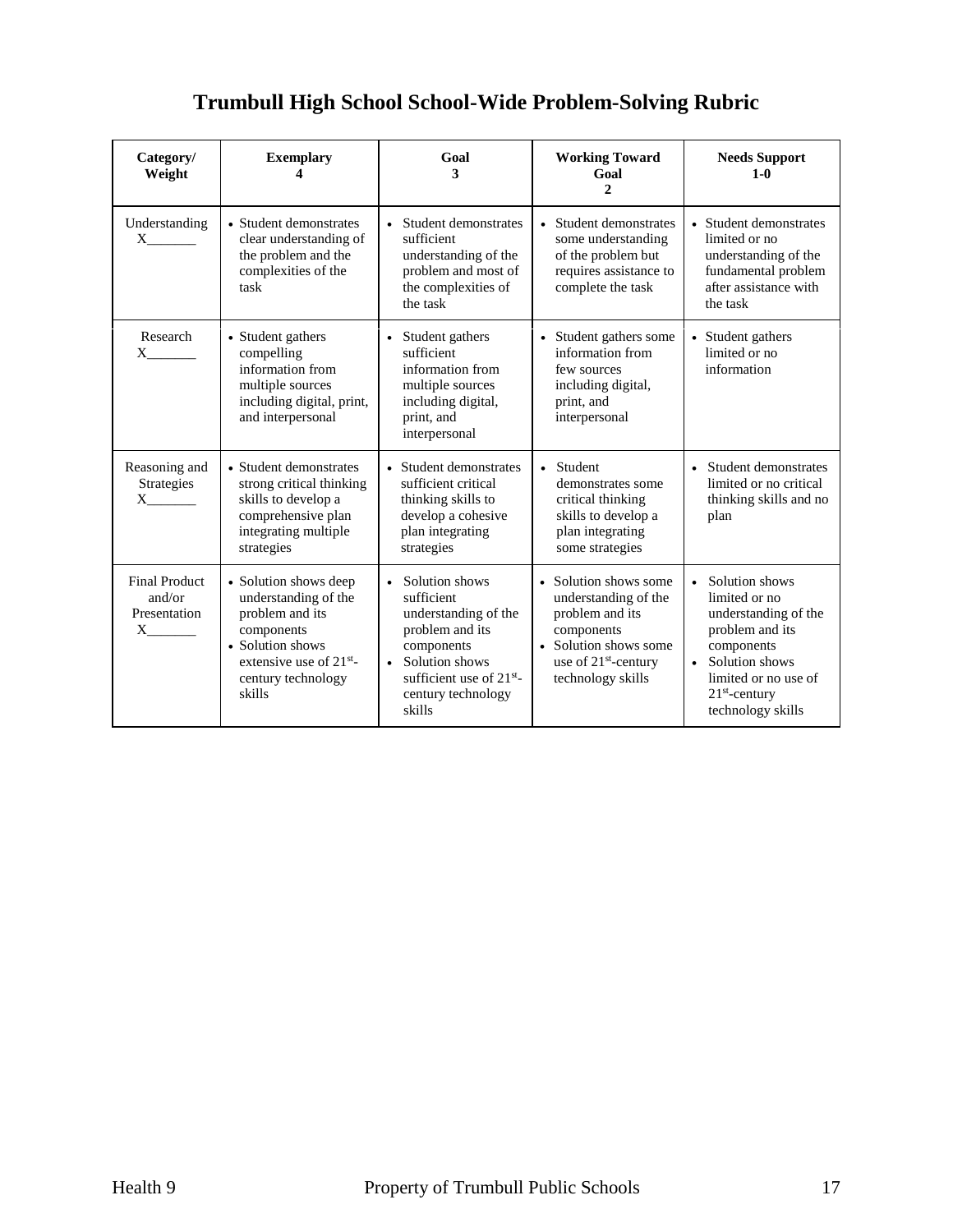## **Trumbull High School School-Wide Social & Civic Expectations Rubric**

| Category/<br>Weight                                                                                                                                                                                                                                                                                                           | <b>Exemplary</b>                                                                                                                                                     | Goal<br>3                                                                                                                                                           | <b>Working Toward Goal</b>                                                                                                                                   | <b>Needs Support</b><br>$1-0$                                                                                                                                              |
|-------------------------------------------------------------------------------------------------------------------------------------------------------------------------------------------------------------------------------------------------------------------------------------------------------------------------------|----------------------------------------------------------------------------------------------------------------------------------------------------------------------|---------------------------------------------------------------------------------------------------------------------------------------------------------------------|--------------------------------------------------------------------------------------------------------------------------------------------------------------|----------------------------------------------------------------------------------------------------------------------------------------------------------------------------|
| Responsibility<br>for Self<br>$X$ <sub>_________</sub>                                                                                                                                                                                                                                                                        | • Highly self-directed<br>• Consistently displays<br>ethical conduct in the<br>classroom and on<br>campus                                                            | • Self-directed<br>Displays ethical<br>conduct in the<br>classroom and on<br>campus                                                                                 | • Occasionally self-<br>directed<br>• At times displays<br>ethical conduct in the<br>classroom and on<br>campus                                              | • Rarely self-directed<br>• Seldom displays<br>ethical conduct in the<br>classroom and on<br>campus                                                                        |
| Respects<br><b>Others</b><br>$X \qquad \qquad$                                                                                                                                                                                                                                                                                | • Sensitive and<br>considerate to others                                                                                                                             | Considerate to others<br>$\bullet$                                                                                                                                  | • At times considerate<br>to others                                                                                                                          | • Insensitive to others                                                                                                                                                    |
| Practices<br>Interpersonal<br><b>Skills</b><br>$X \qquad \qquad$                                                                                                                                                                                                                                                              | • Champions<br>discussions to resolve<br>differences through<br>active listening and<br>offers opinions<br>without prompting in<br>a positive and rational<br>manner | • Actively discusses<br>avenues to resolve<br>differences when<br>appropriate, and<br>offers encouraging<br>opinions when<br>prompted                               | • At times, appears<br>indifferent to others.<br>does not seek<br>avenues to resolve<br>differences, and is<br>inflexible in his or<br>her own opinions      | Demonstrates<br>$\bullet$<br>intolerance and lacks<br>social interaction<br>skills                                                                                         |
| Cultural<br>Understanding<br>$\mathbf{X}$ and $\mathbf{X}$ and $\mathbf{X}$ and $\mathbf{X}$ and $\mathbf{X}$ are $\mathbf{X}$ and $\mathbf{X}$ and $\mathbf{X}$ are $\mathbf{X}$ and $\mathbf{X}$ and $\mathbf{X}$ are $\mathbf{X}$ and $\mathbf{X}$ are $\mathbf{X}$ and $\mathbf{X}$ and $\mathbf{X}$ are $\mathbf{X}$ and | • Demonstrates a high<br>level of cultural<br>understanding and<br>respect for the<br>uniqueness of others,<br>their practices and<br>perspectives                   | Demonstrates an<br>$\bullet$<br>appreciation of<br>cultural<br>understanding and<br>respect for the<br>uniqueness of others,<br>their practices and<br>perspectives | • Demonstrates little<br>appreciation of<br>cultural<br>understanding and<br>respect for the<br>uniqueness of others,<br>their practices and<br>perspectives | Demonstrates a lack<br>$\bullet$<br>of appreciation of<br>cultural<br>understanding and<br>respect for the<br>uniqueness of others,<br>their practices and<br>perspectives |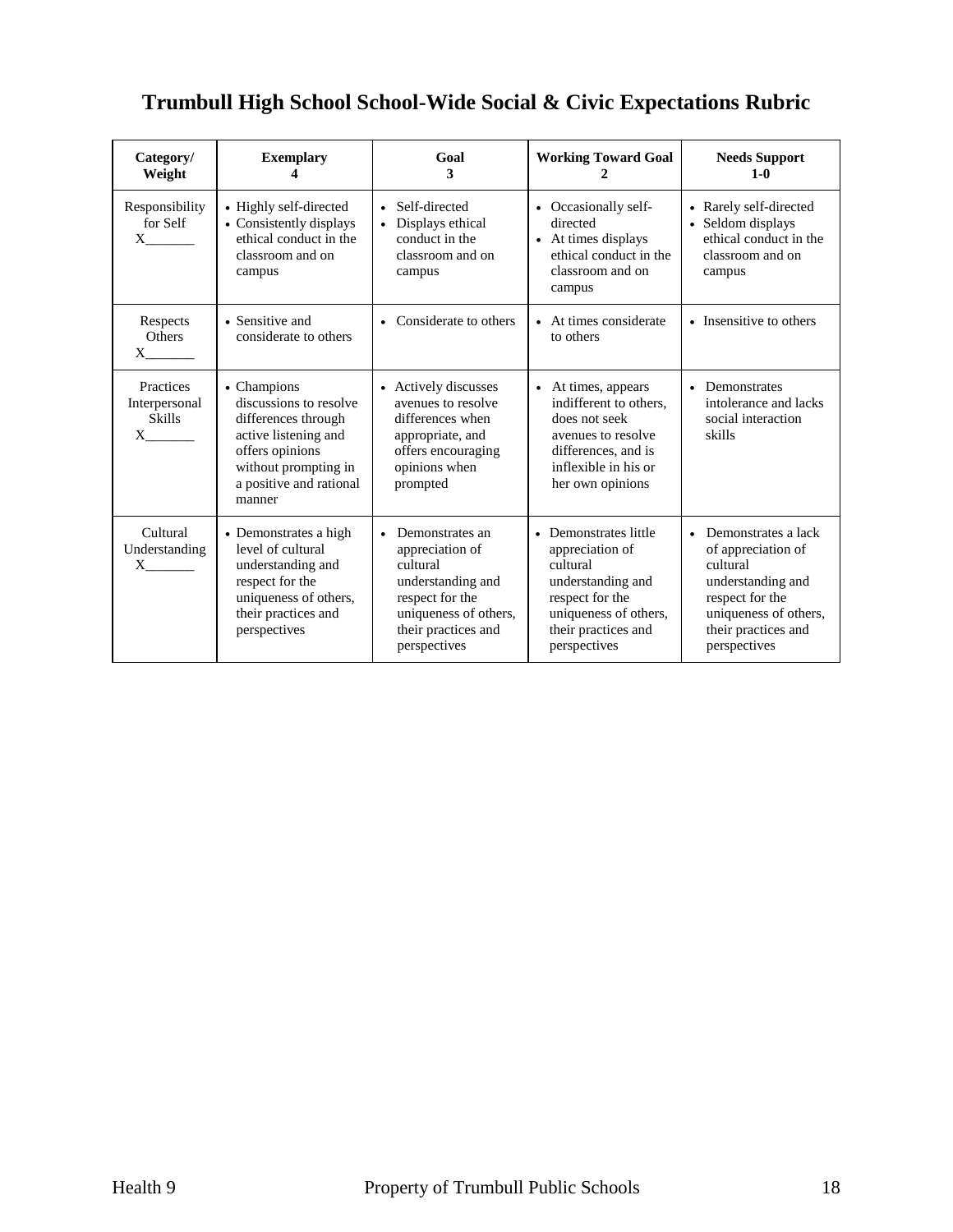## **Trumbull High School School-Wide Independent Learning and Thinking Rubric**

| Category/<br>Weight                                           | <b>Exemplary</b>                                                                                                                                                                                                                                                                 | Goal<br>3                                                                                                                                                                                                                                                                  | <b>Working Toward</b><br>Goal<br>$\overline{c}$                                                                                                                                                                                                     | <b>Needs Support</b><br>$1 - 0$                                                                                                                                                                                                                                               |
|---------------------------------------------------------------|----------------------------------------------------------------------------------------------------------------------------------------------------------------------------------------------------------------------------------------------------------------------------------|----------------------------------------------------------------------------------------------------------------------------------------------------------------------------------------------------------------------------------------------------------------------------|-----------------------------------------------------------------------------------------------------------------------------------------------------------------------------------------------------------------------------------------------------|-------------------------------------------------------------------------------------------------------------------------------------------------------------------------------------------------------------------------------------------------------------------------------|
| Proposal<br>$X \sim$                                          | • Student demonstrates a<br>strong sense of<br>initiative by generating<br>compelling questions,<br>creating uniquely<br>original projects/work                                                                                                                                  | • Student demonstrates<br>initiative by<br>generating<br>appropriate<br>questions, creating<br>original<br>projects/work                                                                                                                                                   | • Student<br>demonstrates some<br>initiative by<br>generating questions,<br>creating appropriate<br>projects/work                                                                                                                                   | • Student demonstrates<br>limited or no<br>initiative by<br>generating few<br>questions and creating<br>projects/work                                                                                                                                                         |
| Independent<br>Research &<br>Development<br>$X \qquad \qquad$ | • Student is analytical,<br>insightful, and works<br>independently to reach<br>a solution                                                                                                                                                                                        | • Student is analytical,<br>and works<br>productively to reach<br>a solution                                                                                                                                                                                               | • Student reaches a<br>solution with<br>direction                                                                                                                                                                                                   | • Student is unable to<br>reach a solution<br>without consistent<br>assistance                                                                                                                                                                                                |
| Presentation of<br><b>Final Product</b><br>$X \sim$           | • Presentation shows<br>compelling evidence of<br>an independent learner<br>and thinker<br>• Solution shows deep<br>understanding of the<br>problem and its<br>components<br>• Solution shows<br>extensive and<br>appropriate application<br>of 21 <sup>st</sup> -century skills | • Presentation shows<br>clear evidence of an<br>independent learner<br>and thinker<br>Solution shows<br>$\bullet$<br>adequate<br>understanding of the<br>problem and its<br>components<br>Solution shows<br>$\bullet$<br>adequate application<br>of $21st$ -century skills | • Presentation shows<br>some evidence of an<br>independent learner<br>and thinker<br>• Solution shows some<br>understanding of the<br>problem and its<br>components<br>• Solution shows some<br>application of 21 <sup>st</sup> -<br>century skills | • Presentation shows<br>limited or no<br>evidence of an<br>independent learner<br>and thinker<br>• Solution shows<br>limited or no<br>understanding of the<br>problem and its<br>components<br>• Solution shows<br>limited or no<br>application of $21st$ -<br>century skills |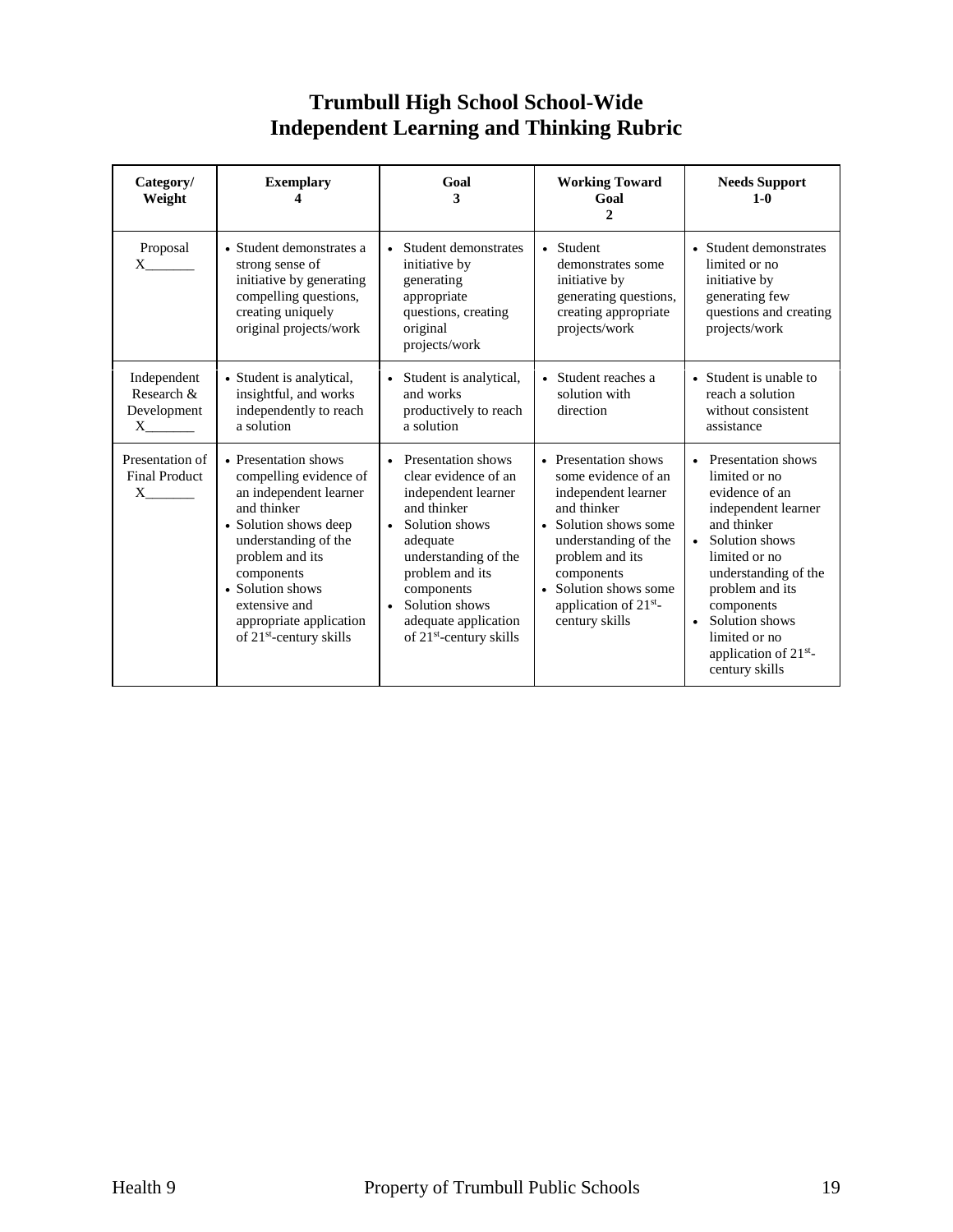#### **4 Exemplary 3 Goal 2 Working Towards Goal 1 Needs Support 0 Unacceptable Level of Engagement**  $\sim$  Listens to instructor  $\&$ classmates ~ Is attentive to the educational process Always Usually Sometimes Rarely Never **Class Discussion** ~ Participates in class/group discussion ~ Is respectful of others' opinions Always Usually Sometimes Rarely Never **Preparation for Class** ~ Comes to class on time  $\sim$  Brings class materials Always Usually Sometimes Rarely Never **Attitude** ~ Respects teacher and class ~ Listens and responds appropriately Always Usually Sometimes Rarely Never **Behavior** ~ Makes relevant and appropriate comments ~ Follows class rules and expectations Always Usually Sometimes Rarely Never

## **Trumbull High School Health 9 Participation Rubric**

## **Total: \_\_\_\_\_ / 20 points**